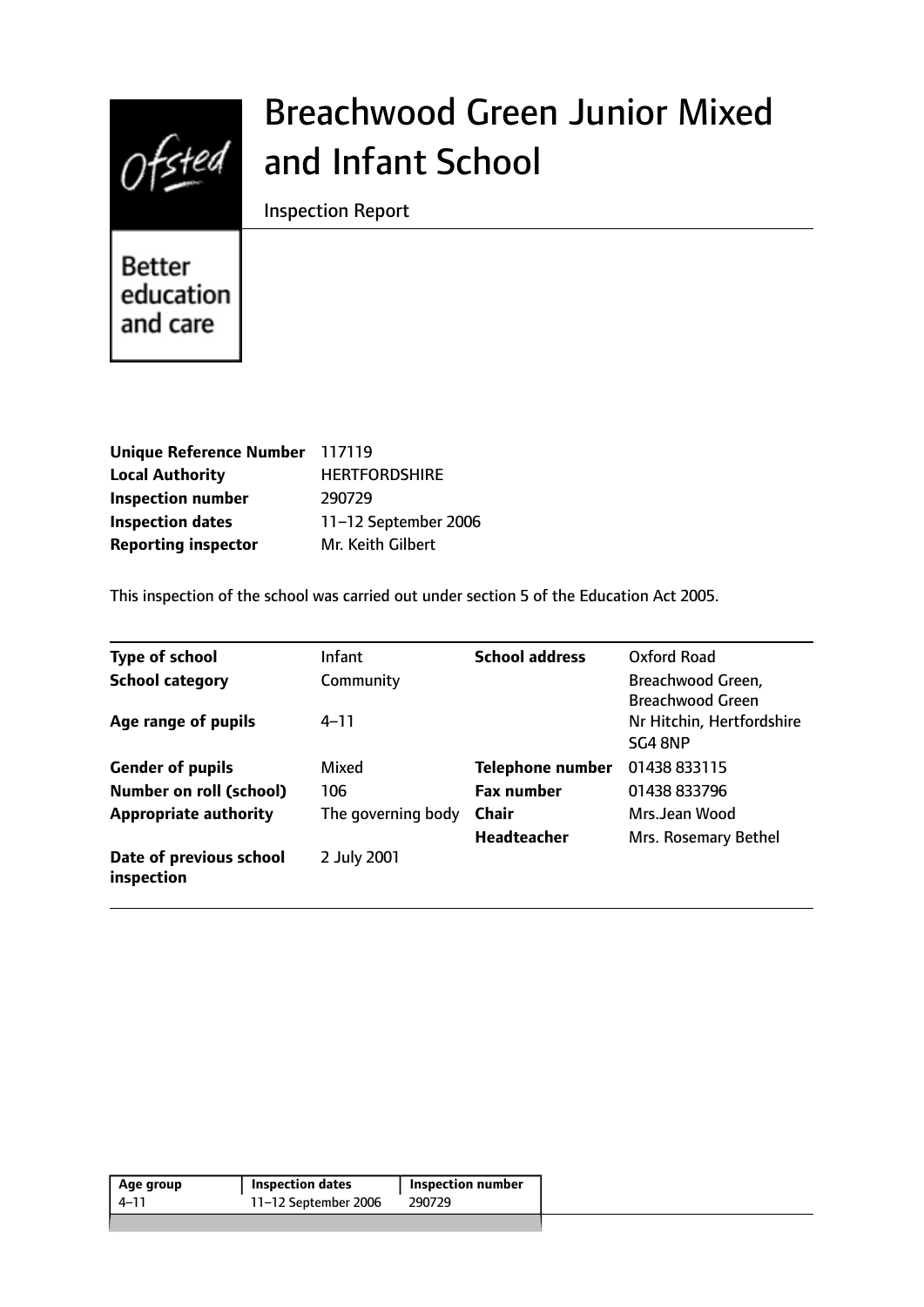© Crown copyright 2006

Website: www.ofsted.gov.uk

This document may be reproduced in whole or in part for non-commercial educational purposes, provided that the information quoted is reproduced without adaptation and the source and date of publication are stated.

Further copies of this report are obtainable from the school. Under the Education Act 2005, the school must provide a copy of this report free of charge to certain categories of people. A charge not exceeding the full cost of reproduction may be made for any other copies supplied.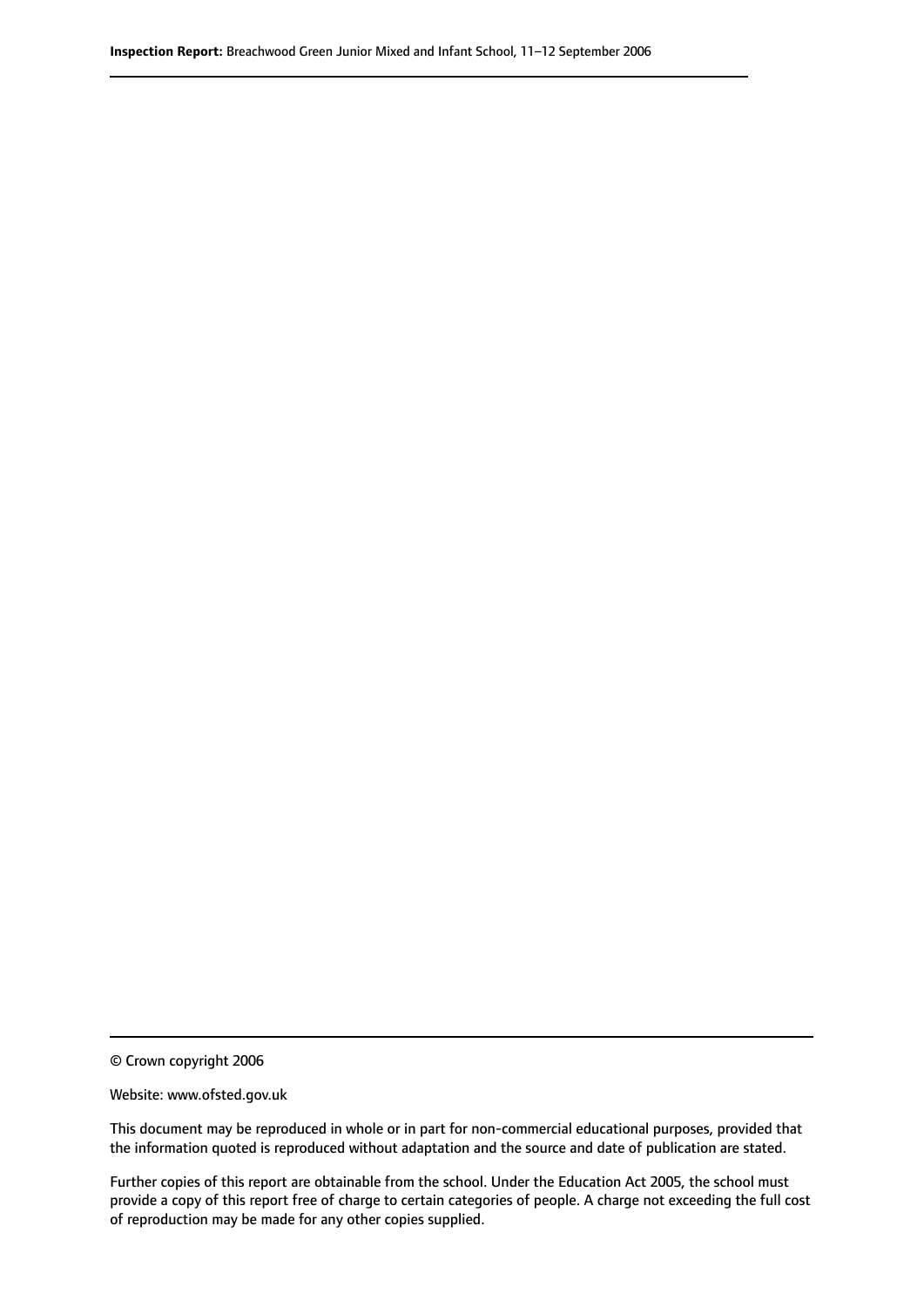# **Introduction**

The inspection was carried out by an Additional Inspector.

## **Description of the school**

This village school is much smaller than most primary schools, with pupils taught in four mixed-age classes. Mainly from a White British heritage, most pupils come from Breachwood Green, others from neighbouring villages and the local towns of Luton, Letchworth, Hitchin and Stevenage. Attainment on entry is generally average. The proportion of pupils with learning difficulties or disabilities is above average. The percentage of pupils entitled to free school meals is much lower than average.

## **Key for inspection grades**

| Grade 1 | Outstanding  |
|---------|--------------|
| Grade 2 | Good         |
| Grade 3 | Satisfactory |
| Grade 4 | Inadequate   |
|         |              |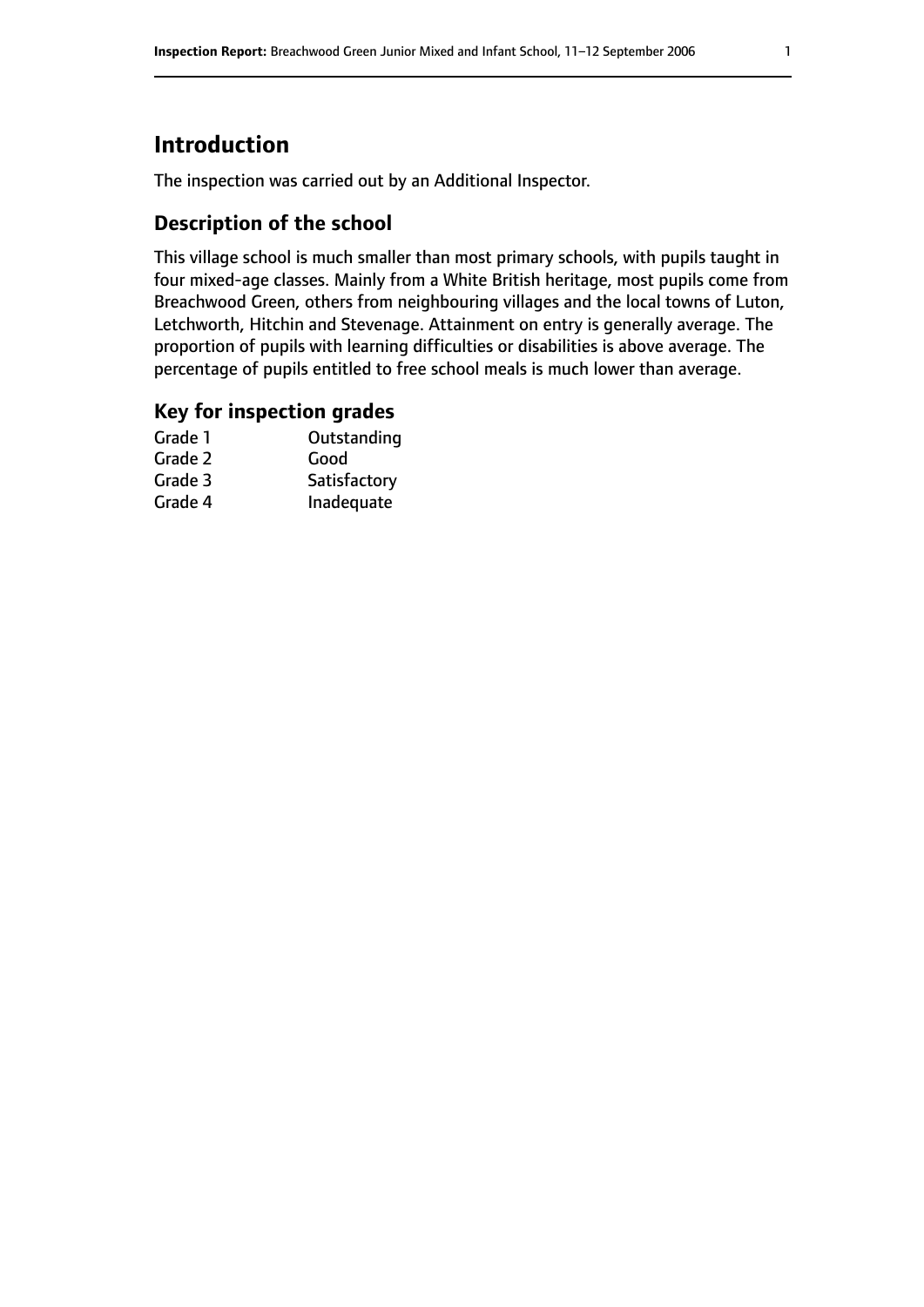# **Overall effectiveness of the school**

#### **Grade: 2**

Breachwood Green is a good school. The inspection agrees with the school's judgements. It is a popular school and is oversubscribed. It works very effectively with parents. One parent said, 'I have every praise for Breachwood Green. The teachers are super. The school feels very much like a little community.' Parents' questionnaires were overwhelmingly positive and concur with this view. Achievement is good. Pupils start the school with attainment that is generally average, although in some years it has been above average. In the Reception class, pupils concentrate well and make satisfactory progress. Progress is good in other classes. By the end of Year 2 and Year 6, pupils reach above average standards in English, mathematics and science, although in the last two years the school has not met its agreed targets for those to attain the higher levels. Some higher attaining pupils are insufficiently challenged. The school makes constructive use of test results to identify areas of weakness and strengthen the teaching of these elements. Pupils with learning difficulties or disabilities make good progress and achieve well as a result of effective support and the implementation of plans to meet their needs. The pupils thoroughly enjoy coming to school, and this is reflected in their outstanding attendance. Their personal development and well-being are good. They approach their education with great enthusiasm. They behave well and almost all show good attitudes to their work. Pupils have many opportunities to contribute to life in the community. They raise money for charities and present concerts for parents and friends. The school council team leaders make a valuable contribution to school life. Pupils understand very well the need to stay safe and the value of adopting a healthy lifestyle, supported by the provision of fresh fruit and healthy midday meals. Links with a local secondary school and specialist sports coaching have raised pupils' awareness of the importance of keeping fit. The pupils' spiritual, moral and social development is good. Daily assemblies are happy gatherings with a strong spiritual element and a respectful atmosphere. The school promotes social and moral values well through a system of rewards that recognises the pupils' friendly and supportive attitudes towards each other. Cultural understanding is developed satisfactorily through a range of activities, including visits by sculptors and artists, but the school recognises that pupils' multicultural awareness is an area for further development. The quality of teaching is never less than satisfactory and mostly it is good. Lessons are well structured and mostly planned around clear objectives for learning and criteria for success that are shared effectively. The range of activities is good, but the provision does not always challenge pupils of different abilities, especially the more able. Marking is regular and thorough, with helpful comments for improvement. Knowledgeable teaching assistants are deployed very effectively and their involvement with the pupils is well planned. Assessment is good and used effectively to track pupils' progress towards their end of year targets. However, the target-setting process does not sufficiently involve pupils, so they lack a clear understanding as to the ways in which their targets could be reached or exceeded. The curriculum is broad and generally well balanced, although the school is rightly reviewing provision in subjects other than English, mathematics and science. Leadership and management are good because of the high quality strategic direction given by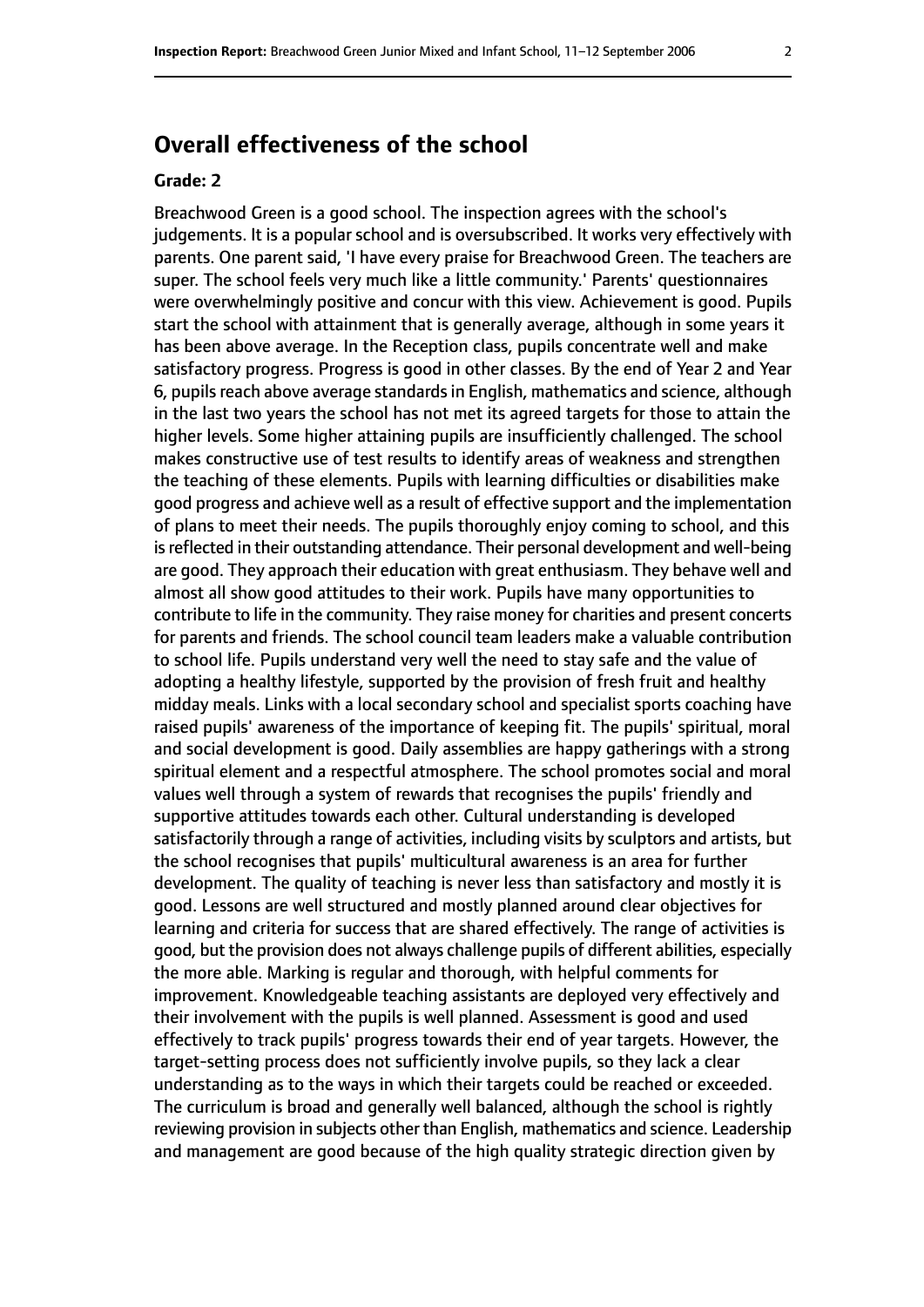the headteacher. The school knows its strengths and weaknesses well and plans future developments to improve its provision. A monitoring programme is in place and teachers have benefited greatly from regular assessments of their work. Subject leaders make a good contribution to the monitoring and development of English, mathematics and science. However, partly as a result of the workload in a small school, there is insufficient focus on the development of other subjects. Governors are aware of their roles and responsibilities and are rightly reviewing policies and their implementation. The school gives good value for money and is well placed to continue the improvements made since the last inspection.

## **What the school should do to improve further**

- Consistently challenge more able pupils in both key stages so that more attain higher standards. - Develop the use of targets so that pupils understand more specifically what their next steps should be and are clear when they have attained them. - Improve the leadership of subjects other than English, mathematics and science.

# **Achievement and standards**

## **Grade: 2**

The pupils' attainment on entry varies year by year. It is usually average, but in some years it is above average. In Reception the pupils make satisfactory progress towards the expected early learning goals for their age. This start is built upon well in the main school, where progress is good, although more rapid in the older classes. Test results at the end of Year 2 and Year 6 have been above national averages for several years, and pupils achieve well. However, the school's challenging targets for those to reach Level 3 at the end of Year 2 and Level 5 at the end of Year 6 have not been met for the last two years. Potentially higher attaining pupils are insufficiently challenged by teachers and they do not achieve all that they could. Pupils with learning difficulties or disabilities achieve well; for the last two years, all reached at least Level 2 or Level 4 at the appropriate key stage. Standardsin information and communication technology (ICT) have improved since the last inspection and are now good. Pupils apply their skills in a wide range of contexts.

# **Personal development and well-being**

## **Grade: 2**

Personal development and well-being are good. Pupils' attendance and enjoyment are outstanding. They respond positively, behaving well in lessons and around the school; almost all work hard and concentrate well during lessons. Pupils with learning difficulties or disabilities are integrated fully so that they take part in all aspects of school life. Pupils have many opportunities to contribute to life in the community and take on different responsibilities. They respond well to opportunities for them to have a say in the running of their school, which stands them in good stead for their future education and economic well-being.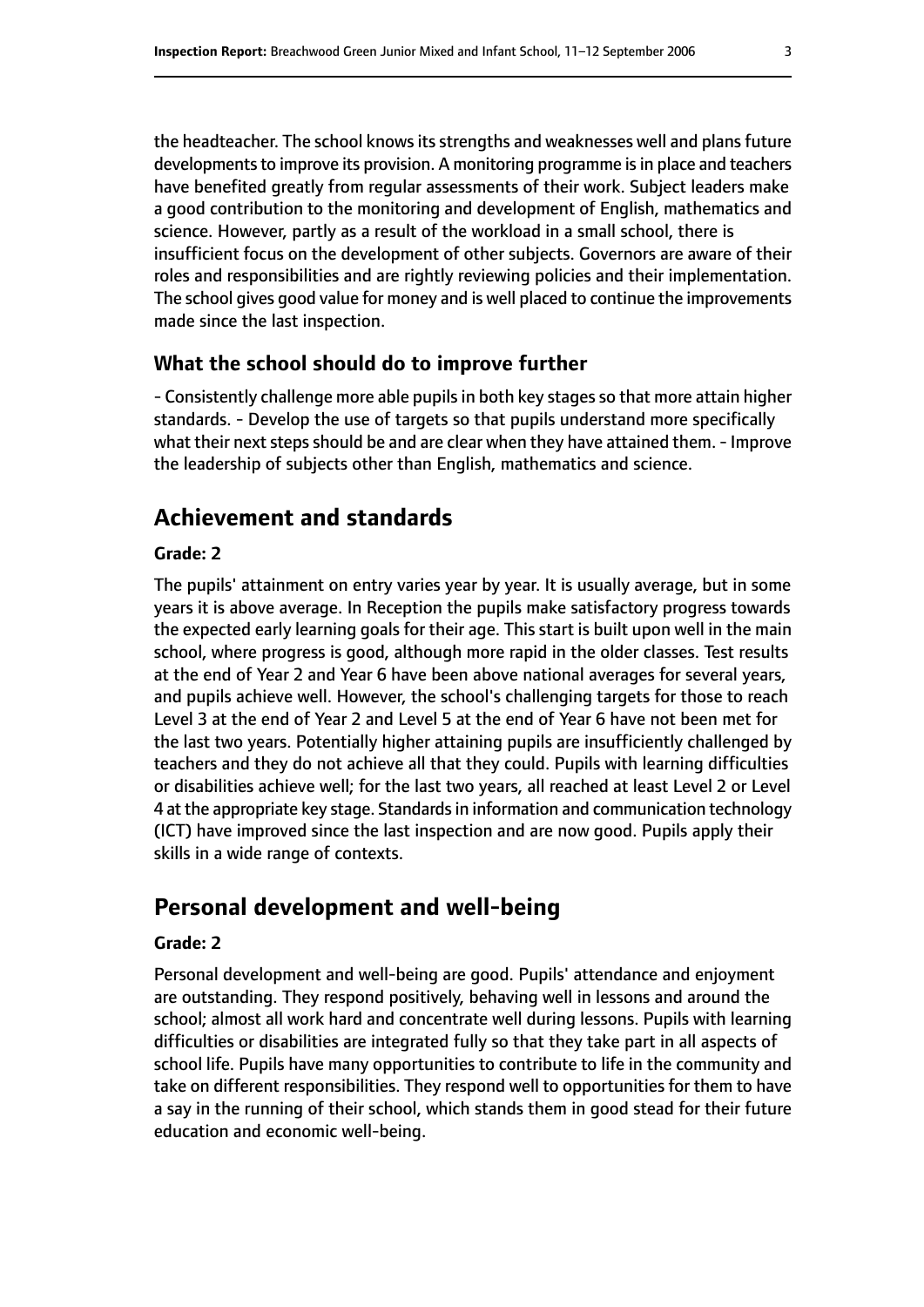# **Quality of provision**

## **Teaching and learning**

#### **Grade: 2**

Teaching and learning are good. Teachers build very good relationships, plan a range of interesting activities, particularly in English, mathematics and science, and provide suitable challenges on most occasions. However, more able pupils are not always suitably challenged. Teaching assistants work well to support children with learning difficulties or disabilities, who as a result make good progress. The marking of pupils' work is thorough and helpful, and pupils benefit from discussing areas for improvement with their teachers. The headteacher regularly monitors the quality of the teaching and gives appropriate guidance and support.

#### **Curriculum and other activities**

#### **Grade: 2**

The curriculum and other activities generally meet the needs of all pupils. They achieve well in developing literacy, numeracy and science skills because a varied programme of work has been planned. The range of activities in some other subjects is more restricted. The school is well resourced with computers and laptops that are used well to teach ICT skills. Displays around the school celebrate pupils' achievements in many subjects. Visitors and visits, including valuable residential trips, enrich pupils' opportunities effectively to learn about many topics. A good range of lunchtime and after school clubs develops pupils' social and physical skills. The investment in small play equipment gives a real purpose to pupils' activities, particularly at lunchtime.

#### **Care, guidance and support**

#### **Grade: 2**

Care, guidance and support are good. Pupils are cared for sensitively in a welcoming and friendly environment. The school makes all required checks on adults who work there; staff are aware of child protection and safety procedures; risk assessments are rigorous: as a result, pupils are kept as safe as they can be. The rewards system is a valuable feature of the school. It encourages good behaviour, effort and success. The school tracks pupils' progress well, but does not involve pupils sufficiently in understanding what their targets are and the steps to reach them. Regular opportunities are provided for parents to meet the staff and to receive progress reports.

# **Leadership and management**

#### **Grade: 2**

Leadership and management are good. The headteacher provides very effective leadership that is clearly focused on raising standards and promoting the personal development and well-being of all pupils. Subject leaders play a valuable role in the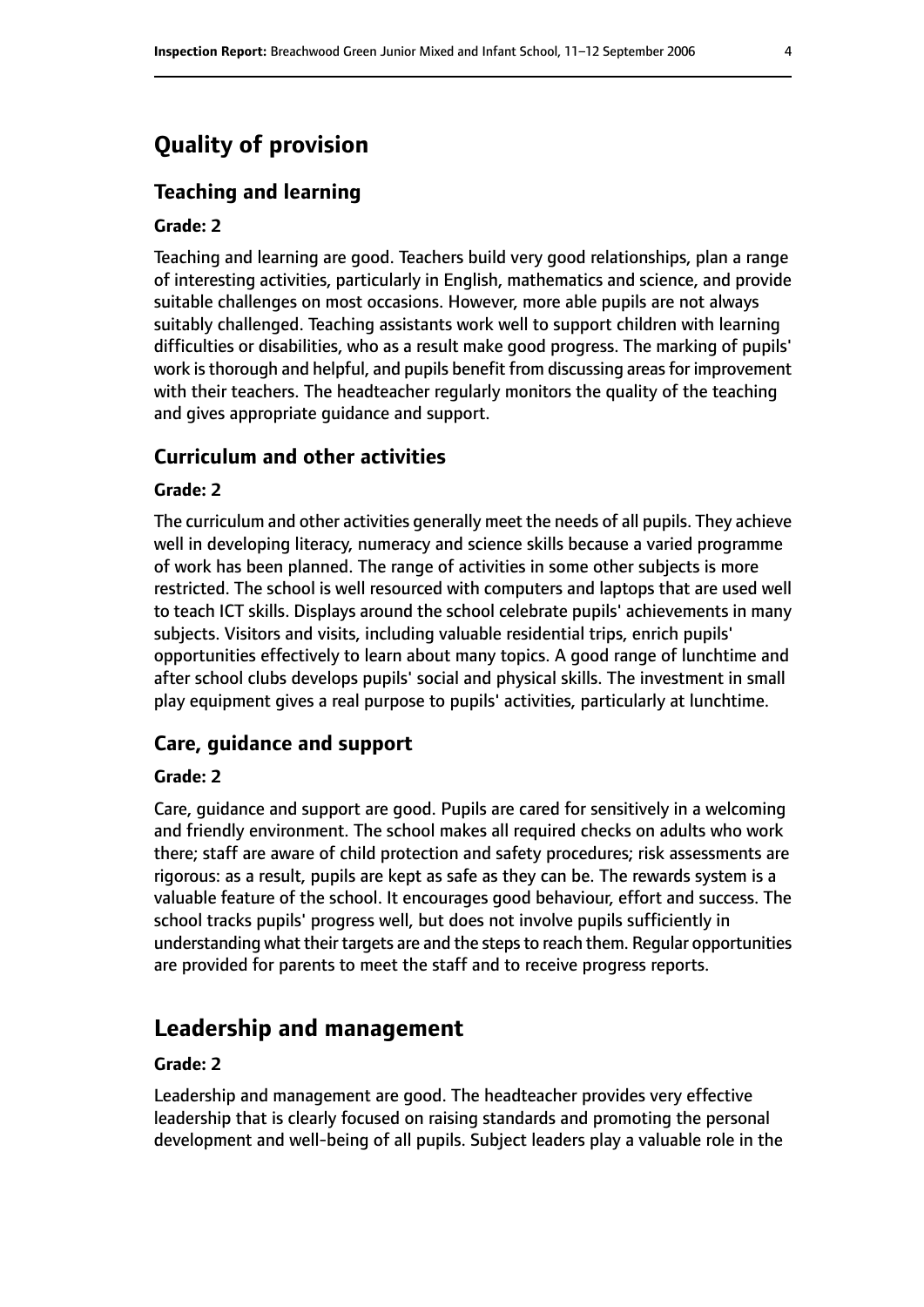monitoring and development of English, mathematics and science. However, partly because of the demands on time in a small school, with each teacher responsible for three subject areas, the leadership of other subjects is less well developed. The headteacher recognises that this is an area for development. The school has effective self-evaluation procedures that take into account the views of staff, governors, parents and pupils. The outcomes are used well in planning the school's priorities. Governors know the school well through their regular visits and reports and give knowledgeable support in areas such as finance and personnel. Finances are managed and targeted appropriately.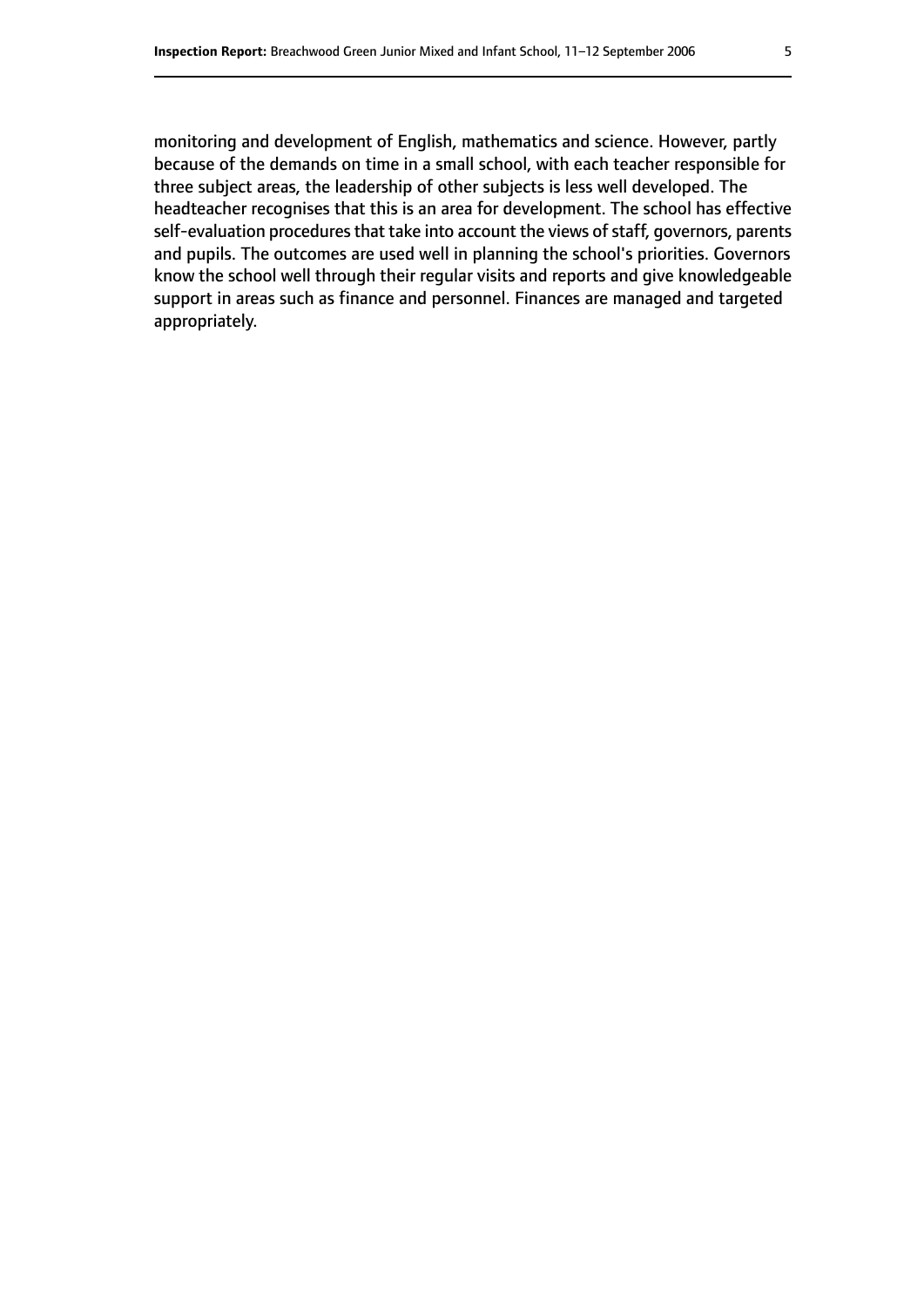**Any complaints about the inspection or the report should be made following the procedures set out inthe guidance 'Complaints about school inspection', whichis available from Ofsted's website: www.ofsted.gov.uk.**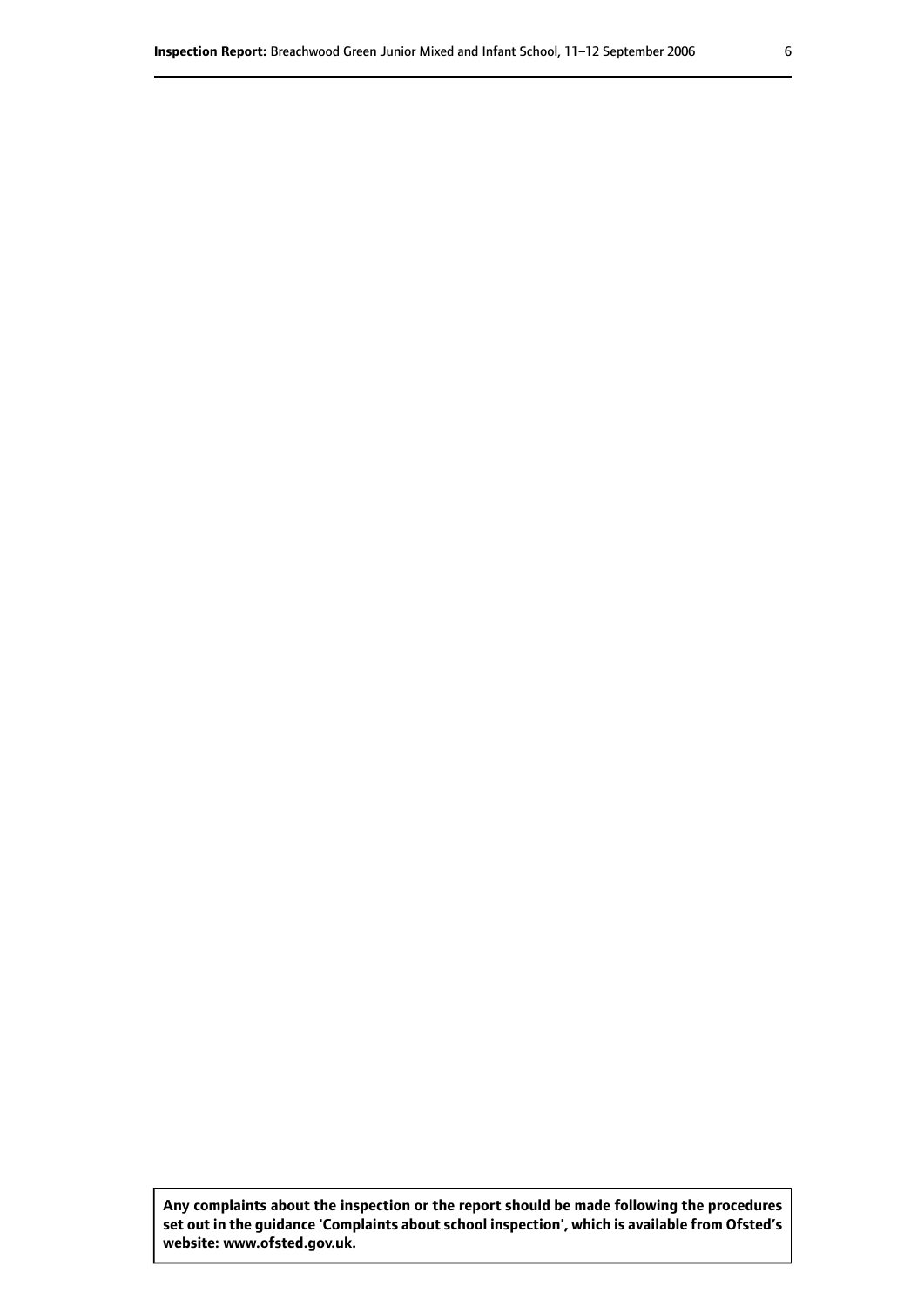# **Inspection judgements**

| Key to judgements: grade 1 is outstanding, grade 2 good, grade 3 satisfactory, and grade 4 | School  |
|--------------------------------------------------------------------------------------------|---------|
| inadeauate                                                                                 | Overall |

# **Overall effectiveness**

| How effective, efficient and inclusive is the provision of education, integrated<br>care and any extended services in meeting the needs of learners? |     |
|------------------------------------------------------------------------------------------------------------------------------------------------------|-----|
| How well does the school work in partnership with others to promote learners'<br>well-being?                                                         |     |
| The quality and standards in the Foundation Stage                                                                                                    |     |
| The effectiveness of the school's self-evaluation                                                                                                    |     |
| The capacity to make any necessary improvements                                                                                                      |     |
| Effective steps have been taken to promote improvement since the last<br>inspection                                                                  | Yes |

# **Achievement and standards**

| How well do learners achieve?                                                                               |  |
|-------------------------------------------------------------------------------------------------------------|--|
| The standards <sup>1</sup> reached by learners                                                              |  |
| How well learners make progress, taking account of any significant variations between<br>groups of learners |  |
| How well learners with learning difficulties and disabilities make progress                                 |  |

# **Personal development and well-being**

| How good is the overall personal development and well-being of the<br>learners?                                  |  |
|------------------------------------------------------------------------------------------------------------------|--|
| The extent of learners' spiritual, moral, social and cultural development                                        |  |
| The behaviour of learners                                                                                        |  |
| The attendance of learners                                                                                       |  |
| How well learners enjoy their education                                                                          |  |
| The extent to which learners adopt safe practices                                                                |  |
| The extent to which learners adopt healthy lifestyles                                                            |  |
| The extent to which learners make a positive contribution to the community                                       |  |
| How well learners develop workplace and other skills that will contribute to<br>their future economic well-being |  |

# **The quality of provision**

| How effective are teaching and learning in meeting the full range of the<br>learners' needs?          |  |
|-------------------------------------------------------------------------------------------------------|--|
| How well do the curriculum and other activities meet the range of needs<br>and interests of learners? |  |
| How well are learners cared for, guided and supported?                                                |  |

 $^1$  Grade 1 - Exceptionally and consistently high; Grade 2 - Generally above average with none significantly below average; Grade 3 - Broadly average to below average; Grade 4 - Exceptionally low.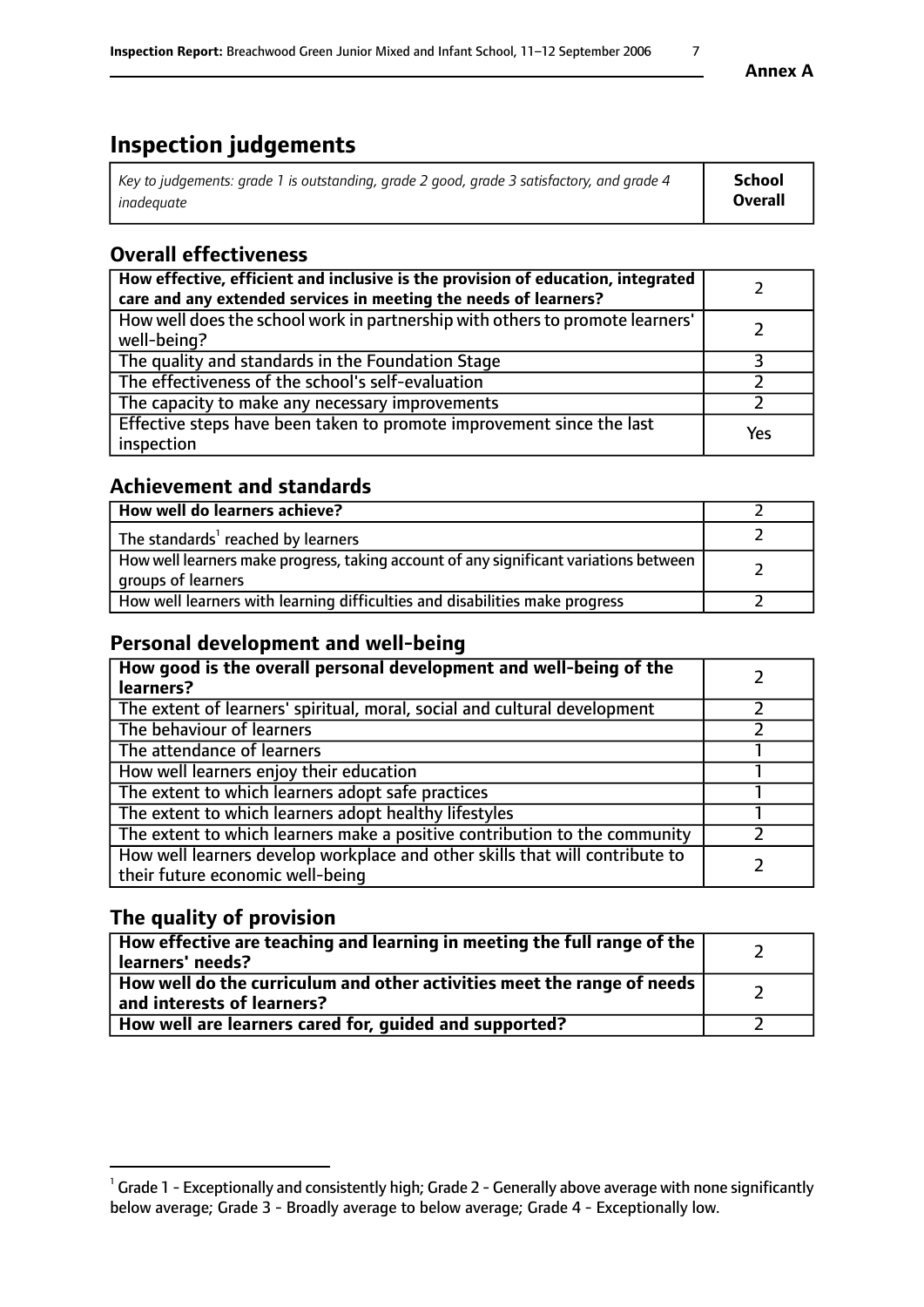# **Leadership and management**

| How effective are leadership and management in raising achievement                                                                              |               |
|-------------------------------------------------------------------------------------------------------------------------------------------------|---------------|
| and supporting all learners?                                                                                                                    |               |
| How effectively leaders and managers at all levels set clear direction leading<br>to improvement and promote high quality of care and education |               |
| How effectively performance is monitored, evaluated and improved to meet<br>challenging targets                                                 |               |
| How well equality of opportunity is promoted and discrimination tackled so<br>that all learners achieve as well as they can                     |               |
| How effectively and efficiently resources, including staff, are deployed to<br>achieve value for money                                          | $\mathcal{L}$ |
| The extent to which governors and other supervisory boards discharge their<br>responsibilities                                                  |               |
| Do procedures for safequarding learners meet current government<br>requirements?                                                                | Yes           |
| Does this school require special measures?                                                                                                      | No            |
| Does this school require a notice to improve?                                                                                                   | <b>No</b>     |